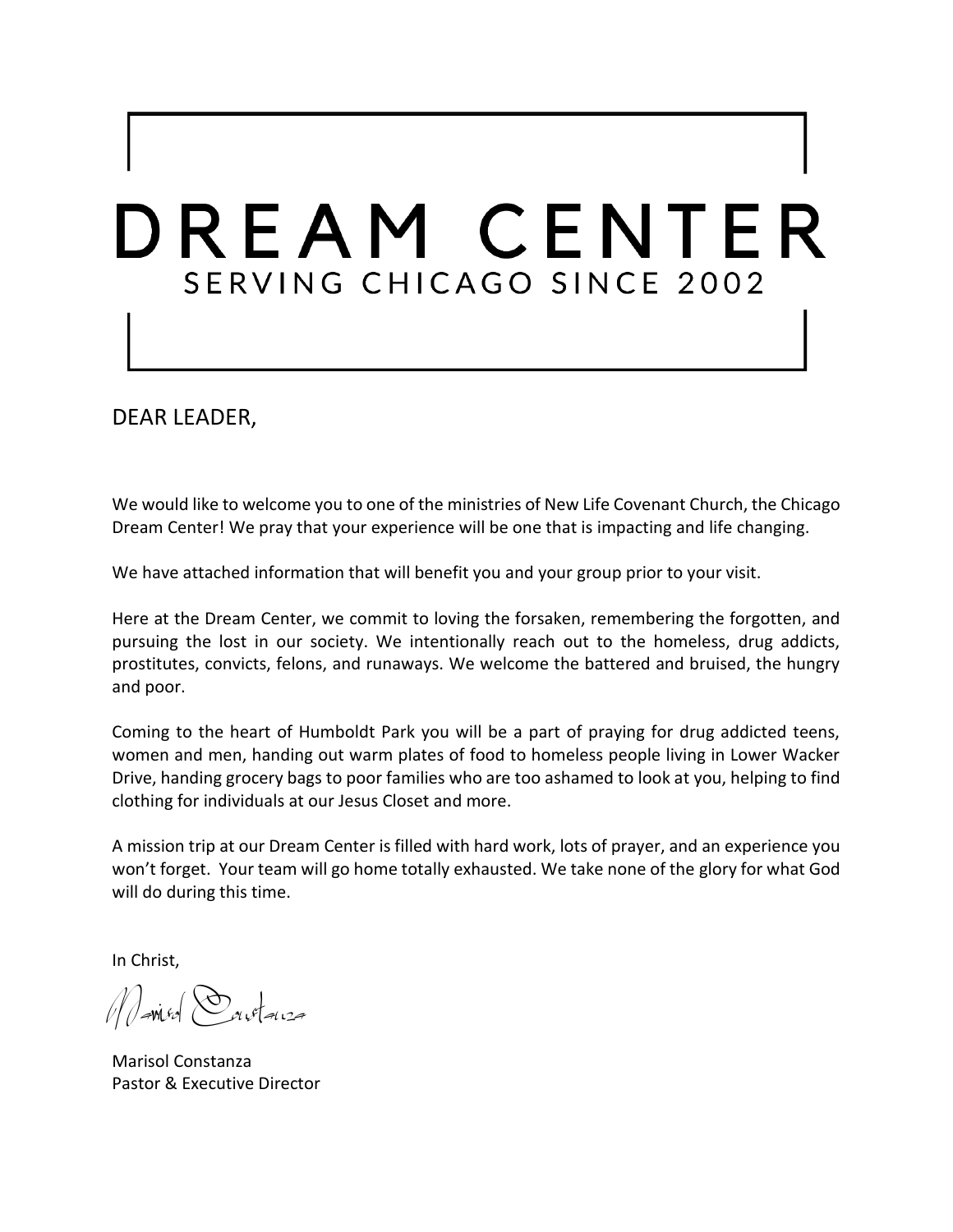# **MINISTRY OVERVIEW AND AVAILABILITY**

#### **Homeless Outreach (Bridge 2 Life)**

This team lives out the Gospel by meeting the physical, spiritual, and emotional needs of homeless individuals within our community. **Available Friday nights. Age restriction: 14 & over only (High School and above)**

#### **Human Trafficking Outreach (Rose of Sharon)**

To seek and find women in the streets that have been affected by life-controlling issues and bring them back into the fullness and understanding of the Gospel of Jesus Christ. We also inform them about the recovery program that is offered to those in need through the Chicago Dream Center, letting them know that God has opened this door where they can come and begin to dream again. **Available Friday nights.** 

#### **Age restriction: 16 & over only.**

#### **Food Pantry (Manna for Life)**

Food pantry that is available to the community residents who are in need of groceries. Manna also provides special groceries for the holidays. **Available Saturday mornings.**

#### **Clothing Pantry (Jesus Closet)**

To open a door where we can allow people from the community to come and clothe them not only with tangible materials but also with love. **Available Saturday mornings.**

#### **Adopt a Block**

A ministry that expresses God's heart to the community through service. We strive to find and help the hurting and needy throughout the City of Chicago. **Available daily.**

#### **NLC Academy**

Is our Christian elementary school for pre-k through 8<sup>th</sup> grade. During the summer, they host a camp. Many mission teams participate in activities with the students during this time.

#### **Available Monday – Friday 9am to 3pm**

#### **Let's Change Resale Shoppe**

This shop sells gently used clothing, shoes and accessories to the Wicker Park community. It is a charitable 501c3 and all proceeds from this shop further our international and domestic mission initiatives. This shop was started by Army of the Kind which is our international missions' arm.

#### **Available Monday-Friday 10am-6pm & Saturday 10 am to 4pm**

#### **Hope House for Teens**

We adopt teenagers who are truant, runaways or homeless. We become their family and help them get back on their feet. This is a very sensitive ministry and we would need to ask the leaders permission in advance to work with them.

#### **Bus Ministry (Project Nehemiah)**

We bus in children that are at risk and disadvantaged from our community. They live in areas that expose them to drugs, alcohol and violence every day. These are children that would not normally attend church if it weren't for us picking them up. We spend time hanging out, learning the word of God and challenging them to live for Christ in the midst of their circumstances.

*Note: Ministries may not be available on the days specified. Please let us know what ministries you would like to be a part of and we will do our best to accommodate your group. For the safety of our volunteers, our age restrictions are firm.*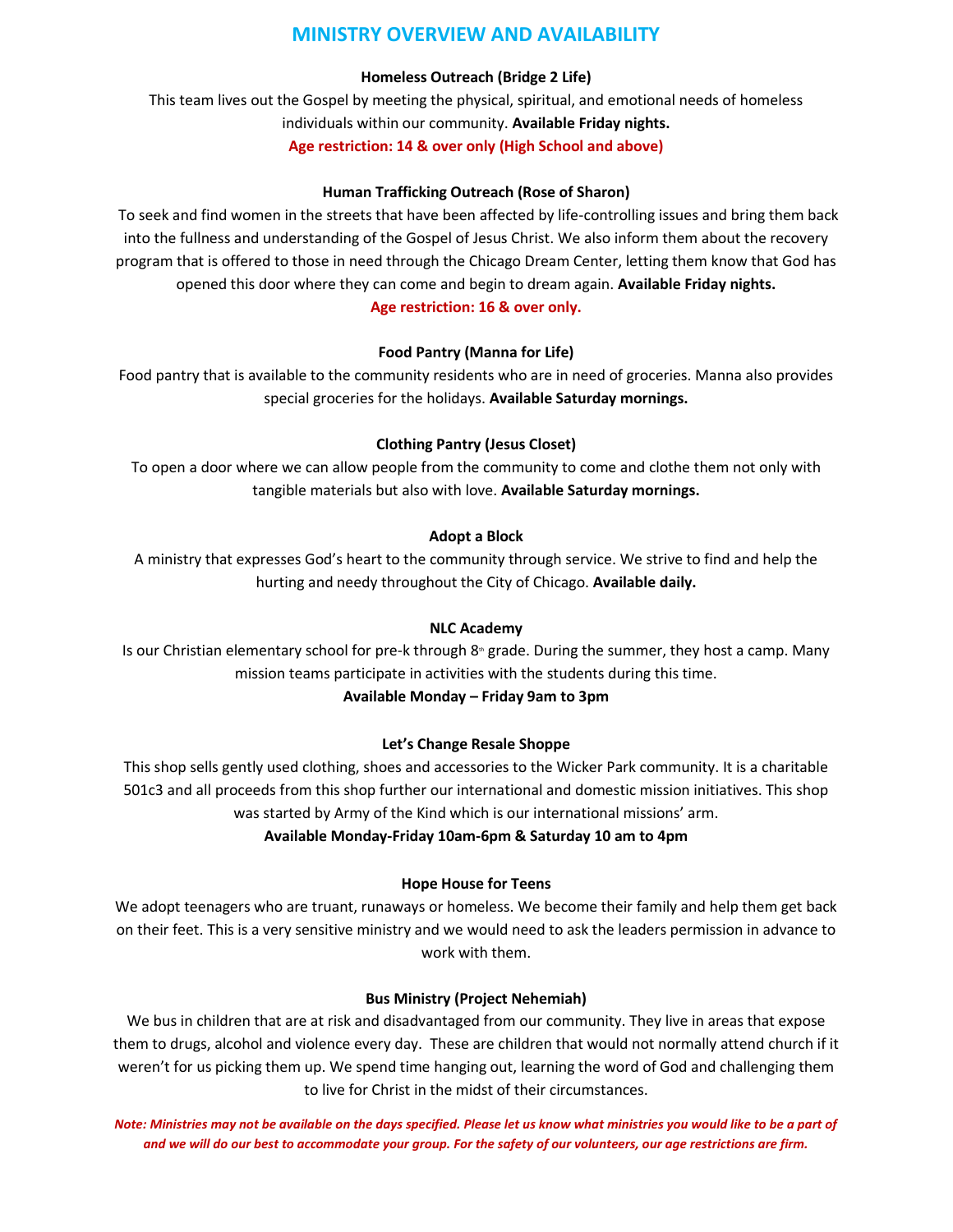# **WHAT INTERESTED TEAMS NEED TO KNOW**

## **Cost:**

\$40.00 a night per person for room and board. If you are not staying on campus, the cost is \$20.00 a day per person.

#### **When can I check in?**

If you are staying with us, we suggest that your team arrives at our location before 5pm in order to get you situated into the dorms. We are flexible and can work with you if you cannot arrive by 5 pm but please let us know.

**Weekend teams** serve on Friday and Saturday. We ask that the team arrives on Friday by 6:30 pm in order to participate in our Friday night Bridge 2 Life Ministry.

# **Accommodation:**

Housing is available the entire year. During your stay at the Dream Center you will share dormitory rooms with 4 to 8 people. Ladies with ladies and men with men. The dorms have private bathrooms. You will need to bring your bedding, blanket and pillow.

# **How do I book a trip?**

Please complete the following steps.

- Go online to<https://www.chicagodreamcenter.org/mission-to-chicago.html> and submit your dates and group information. Once receive the online request, we will contact you and send you a follow up email with the application and waivers.
	- [Click Here to go to Application &](https://www.chicagodreamcenter.org/mission-to-chicago.html) Waivers
- Once the forms are received, and availability is confirmed we will officially hold your requested dates.
- Complete the contractual agreement and send back accompanied with a **nonrefundable** deposit of \$200.00 of your total trip amount by the requested date on the contract. As soon as we've received this, your booking is confirmed, and you are set to come.
	- [Online Payment Link](https://www.paypal.com/cgi-bin/webscr?cmd=_s-xclick&hosted_button_id=PYMY4DF7VVXSS)

# **Who can join a trip?**

Due to liability concerns and nature of our programming no participants 13 years of age or younger are permitted to attend or participate during your time with the Chicago Dream Center. **Our standard policy states that anyone volunteering must be 14 years of age or older, no exceptions.** We understand you may have very mature junior high school students, but we ask that only 14 and older attend. All minors must be accompanied by adult chaperones. Thank you for your cooperation!

#### **Transportation:**

We ask that you provide your own transportation the whole time you are in Chicago. You will need transportation to travel to each outreach site. **\*\*With the outreach sites we visit and our parking lot space we cannot accommodate teams with Buses\*\***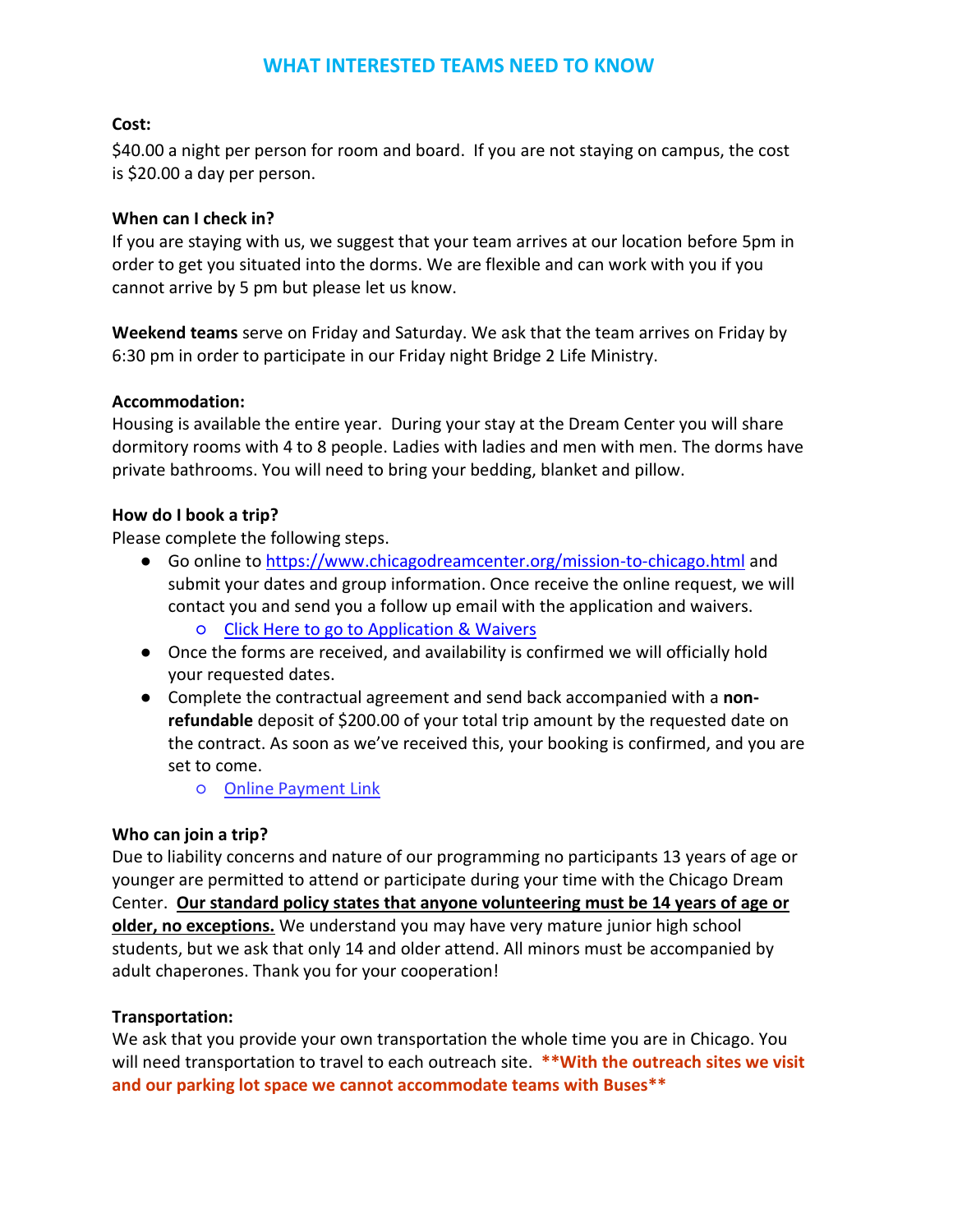#### **Church Services:**

Each team/individual is expected to attend New Life Covenant Church while visiting the Dream Center. You're not going to want to miss it! We have services on Sundays at 8:30 am, 10:00 am and 12:00 pm. Our youth service is Wednesdays at 7pm. Bible Study is Wednesday's at 7:00pm.

#### **Dress Code:**

When participating in missions with us remember that you represent Christ and the Dream Center. It is very important that all volunteers/visiting team members dress comfortably. We ask that your team not wear clothing that will draw attention to themselves.

- No spaghetti strapped, midriff, or low-cut tops
- Short or skirts **MUST** be at knee length. Basketball shorts are fine.
- Closed toe shoes must be worn on outreaches and campus work assignments.
- We recommend loose fitting clothing, t-shirts and gym shoes.

#### **Street Evangelism:**

Your team will be able to experience several different areas of ministry. Your team may be asked to give their testimony and pray with many people. We may do a water bottle outreach in the summer and hot chocolate outreach in the winter!

#### **How safe is our neighborhood (Humboldt Park)?**

The neighborhoods in which you will be ministering, and working are not safe. Humboldt Park is one of the poorest and neediest areas in the city. However, during the outreaches you and your team will be under constant supervision of experienced Dream Center staff that know the streets inside and out. They are there to guide and protect you. We will work together to make sure we use wisdom and trust God.

#### **Who should I bring on the mission trip?**

People that are spiritually, physically and emotionally ready for the kind of exposure inner city ministry of this character brings forth. And even if they may not seem ready, this trip could be an eye-opener to teens or even young adults who are in a dry season. Adult teams, youth teams, or ministry leaders are welcome to attend a trip. We appreciate your help!

#### **What kind of ministries will be a part of? Do we have a choice?**

We will do their best to give you a Dream Center experience. As you come, you will work alongside us wherever we have the need. If you do have a preference, please let us know and we will try to do our best!

#### **How should I prepare my team for the mission trip?**

Pray, Pray, Pray! Explain what kind of people they will meet and minister to, go through the rules and information and make sure they're ready for a challenging, stretching, and amazing week.

#### **How can we bless the Dream Center?**

● Donations- blankets, socks, underwear, shampoo, conditioner, toothpaste, toothbrushes, feminine products, men's and women's deodorant, toilet paper, sleeping bags, gloves, hats, scarves, canned goods for our pantry, or pre-made hygiene packets for women and men.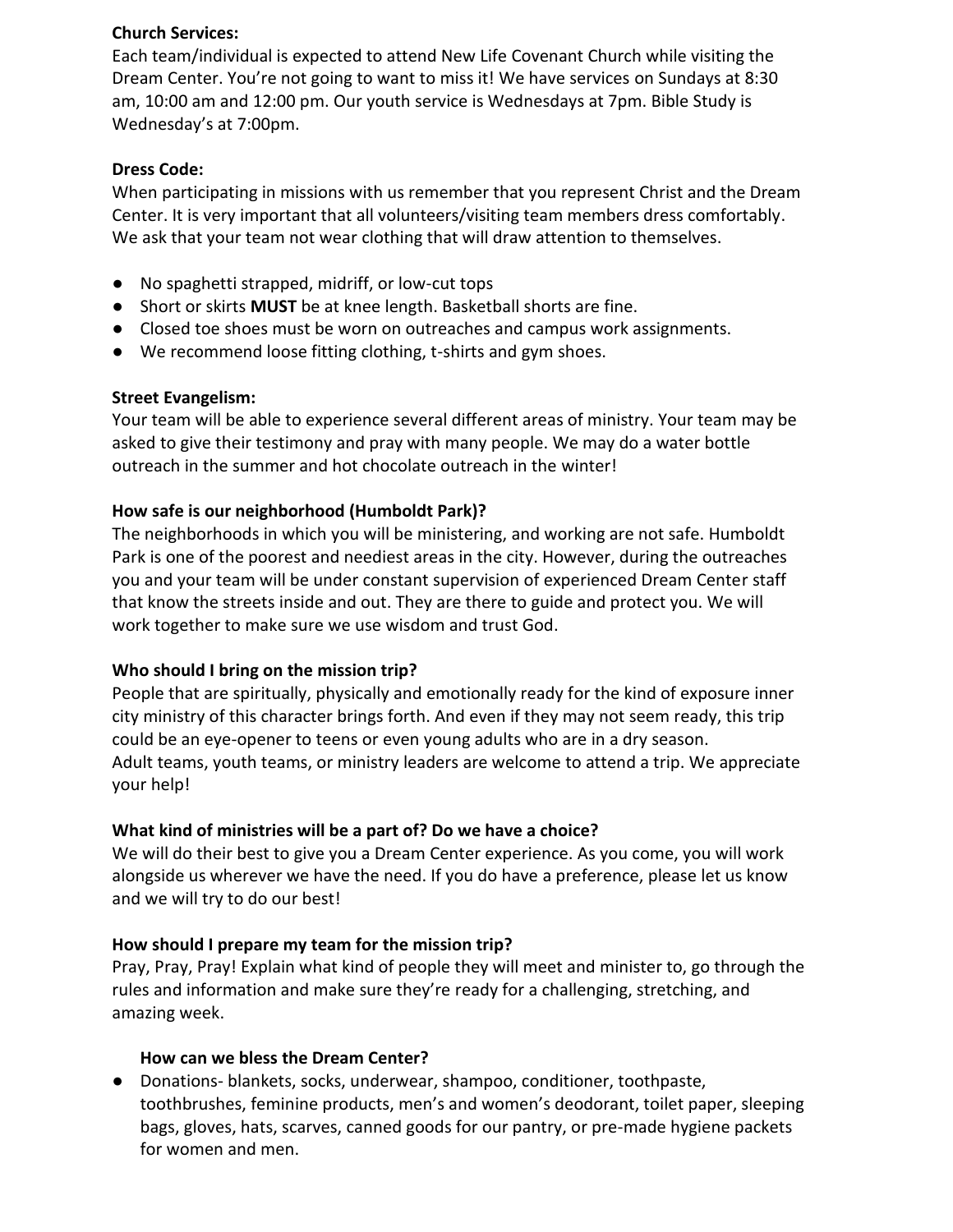## **What do we pack?**

- Personal hygiene items
- Comfortable Daily clothing that you don't mind getting ruined
- Bible, pen & journal
- Bathing Suit (for summer teams)
- Spending money
- \$20 for a Dream Center t-shirt to take back home as a keepsake
- Willing hearts- Be prepared to give yourself away.

# **What are the meals like?**

For a low cost, we will provide you with meals. The prices are per person, per day.

Breakfast \$7 - We serve a hot breakfast such as pancakes, eggs and bacon. Lunch \$8 - Lunch will include items like chicken salad sandwiches, pizza, hotdogs etc Dinner \$9 - Dinner is usually a meat, veggies, salad and dessert.

Please let us know ahead of time of any food allergies.

# **Will there be any down time?**

Yes, in the mornings right after breakfast and ministry assignment, as well as evenings depending on what outreaches you participate in. We suggest that you use this time to communicate with your team and have prayer or devotion. You can also have a day to sightsee in beautiful downtown Chicago!

#### **Dates we do not accept teams:**

- During our "Family Week" one week in June and in December
- Thanksgiving weekend
- The last two weeks in December

#### **Can I come as an individual?**

Individuals are more than welcome to come, you just need to be 18 or older. If you don't have your own transportation, be aware that you may not be able to participate in certain outreaches. Also, depending on the season, you may be bunking with other teams.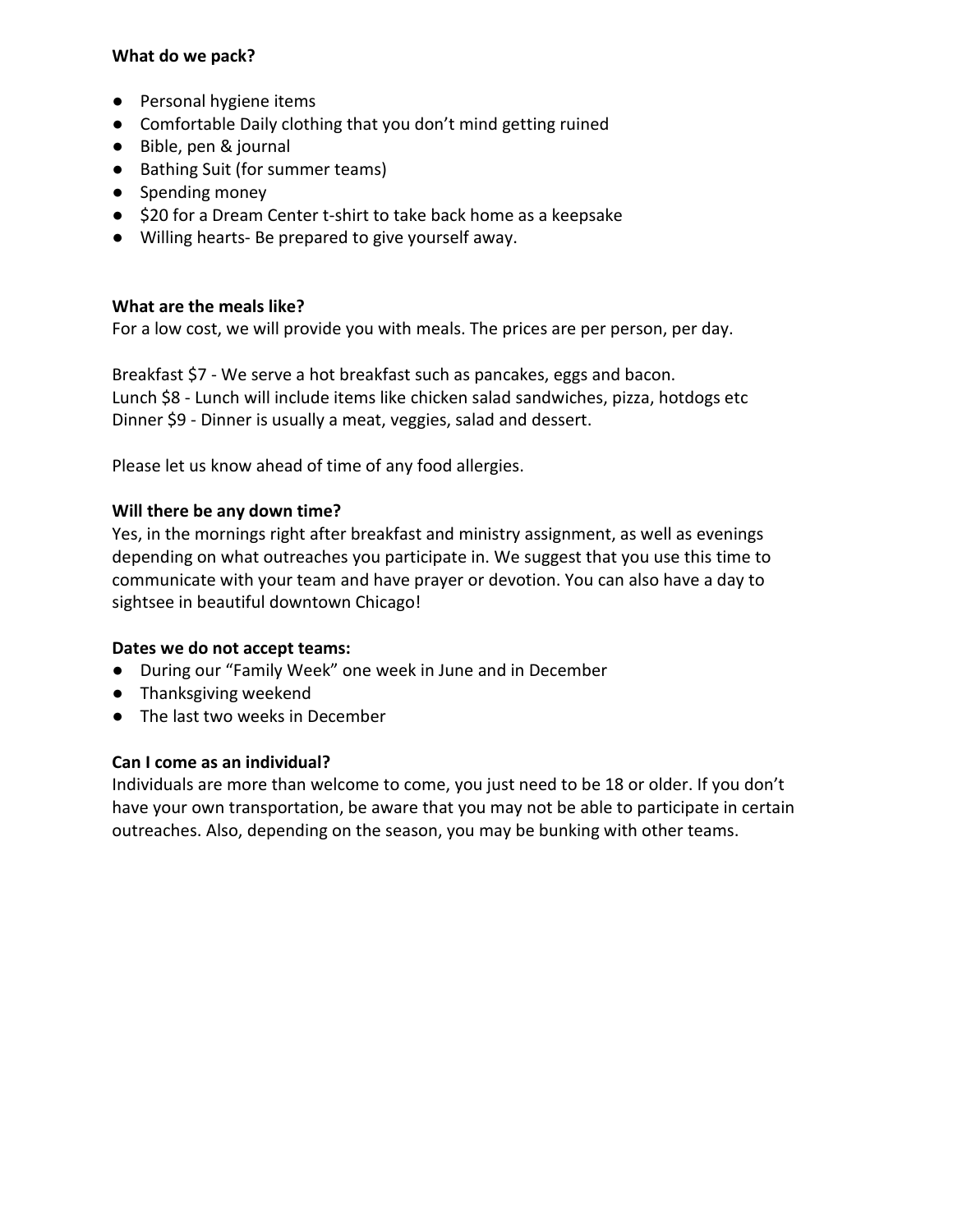# **SAMPLE SCHEDULE (BLESSED ARE THE FLEXIBLE)**

On the first or second day of your arrival, we will give you a tour around our campus so that you may get to know us and the areas you will be working in throughout the week. In the mornings your team may be split up. Our day will start at 9am and you will get a break for lunch. In the afternoons, your team (depending on the size) will stay together for outreaches. Some of the outreaches, due to their nature, have an additional age limit. This has been specified under the ministry description page. Your team can arrive any day, this is just an example.

#### **Monday**

Arrive at the Dream Center between noon and 4pm. Orientation/Tour will be given after you settle in/ or early the next day. Dinner will be served right after and then the evening is free to have your individual team meeting.

#### **Tuesday Friday**

7:30 am Breakfast 7:30 am Breakfast 8:30 am Ministry Assignments 8:30 am Ministry Assignments 12:00 pm Lunch 12:00 pm Lunch 5:00pm Dinner 5:00pm Dinner 7:00 pm Outreach Ministry 7:00 pm Outreach Ministry

7:30 am Breakfast 7:30 am Breakfast 8:30 am Ministry Assignments 9:00 am – Outreach Ministry 12:00 pm Lunch 12:00 pm Lunch 12:30-1pm Ministry Assignments Free time 5:00pm Dinner 5:00 pm Dinner 7:00 pm Bible Study **Free time-Sightseeing?** 

7:30 am Breakfast 7:30 Breakfast 8:30 am Ministry Assignments 9:00 am Children's Ministry 12:00 pm Lunch 11:00 am Church Service 12:30-1pm Ministry Assignments 1:00 pm Lunch 5:00 pm Dinner 6:00 pm Dinner 7:00 pm Youth Service

12:30-1pm Ministry Assignments 12:30-1pm Ministry Assignments

#### **Wednesday Saturday (Check-out Day)**

#### **Thursday Sunday (Check-out Day)**